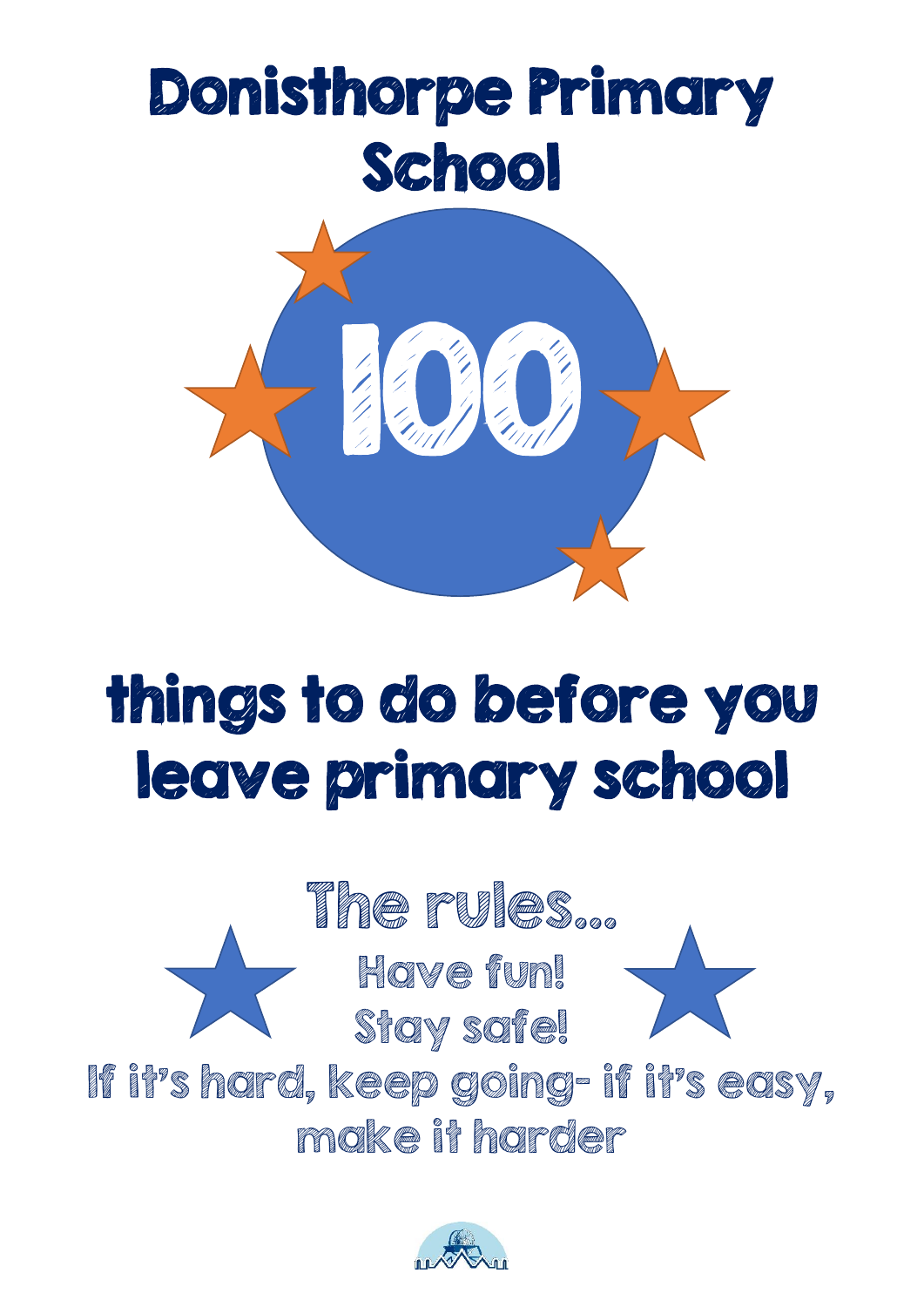|    | <b>Build a den</b>            |
|----|-------------------------------|
| Z, | <b>Sew a button</b>           |
|    | Go for a paddle in the<br>sea |
|    | Sleep in a tent               |

## Have fun, stay safe!

| 5.    | Make an omelette               |
|-------|--------------------------------|
| (G) a | Make a healthy packed<br>lunch |
|       | <b>Bake bread</b>              |
|       | Create a cupcake               |

|     | Play 'pooh' sticks          |
|-----|-----------------------------|
|     | <b>Contribute to a blog</b> |
|     | Throw a water bomb          |
| 12. | Do 10 things for<br>charity |



| I3. | <b>Play conkers</b>          |
|-----|------------------------------|
| IL, | <b>Share a collection</b>    |
| 15. | <b>Hold an exotic animal</b> |
| 16. | Fly a kite you've<br>made    |

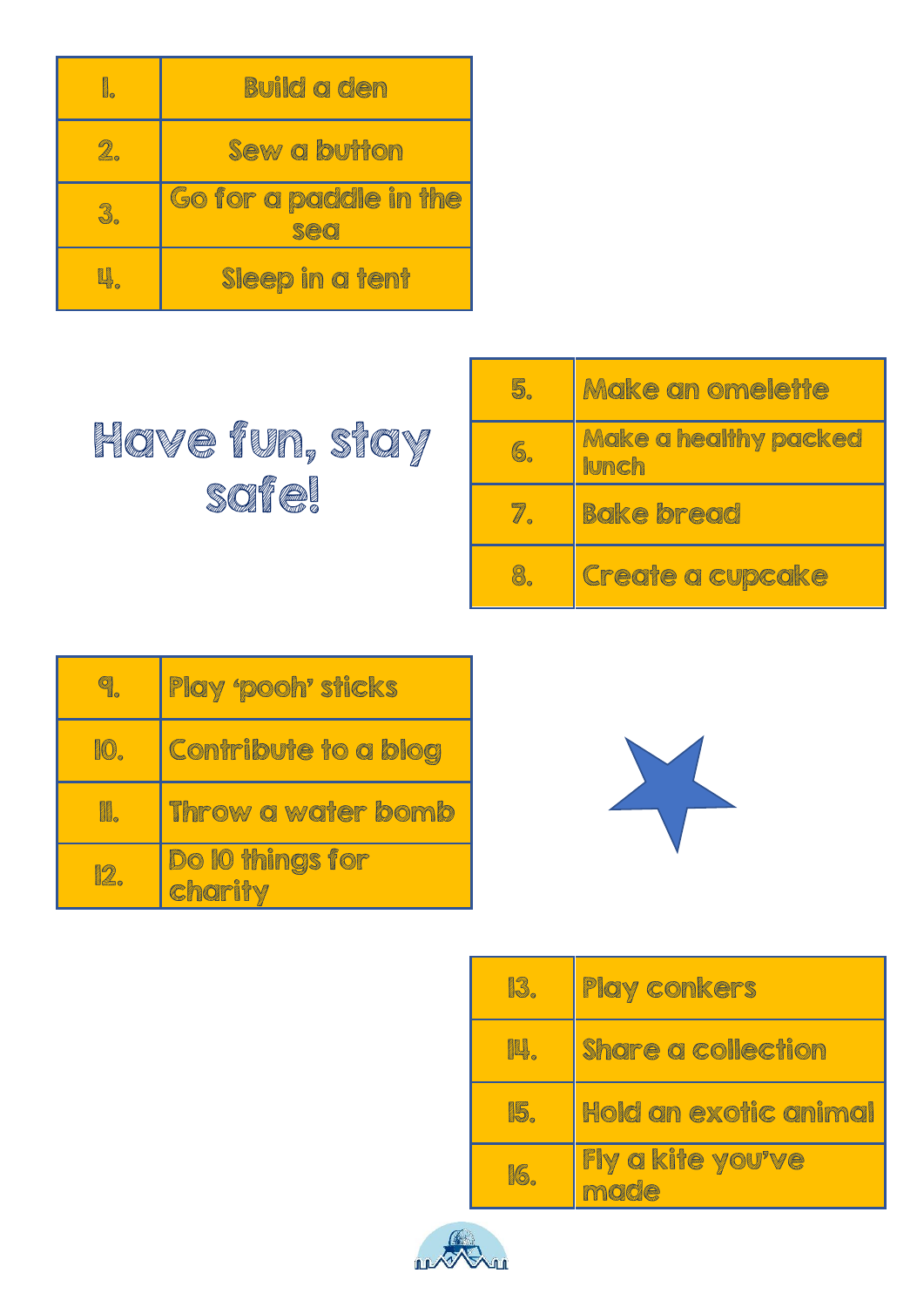|              | Make a paper aeroplane<br>that can fly 10 metres |
|--------------|--------------------------------------------------|
| 18.          | Go to the theatre                                |
| $\mathbb{R}$ | <b>Roll down a hill</b>                          |
| 20           | Explore a rock pool                              |



| 21. | Hear live music                           |
|-----|-------------------------------------------|
| 22. | <b>Build a sand castle with a</b><br>moat |
| 23. | <b>Build a snowman</b>                    |
| 24  | <b>Swim a length</b>                      |

| 25. | <b>Climb with a harness</b>  |
|-----|------------------------------|
| 26. | Ride a bike                  |
| 21. | Play a musical<br>instrument |
| 28. | Be in a show                 |

If it's hard, keep going- if it's easy, make it harder!

| 7           | Make your foot print and<br>hand print using paint |
|-------------|----------------------------------------------------|
| 30          | Eat something you grew                             |
| 31.         | Make a mud pie                                     |
| $\sqrt{47}$ | <b>Skim a stone</b>                                |

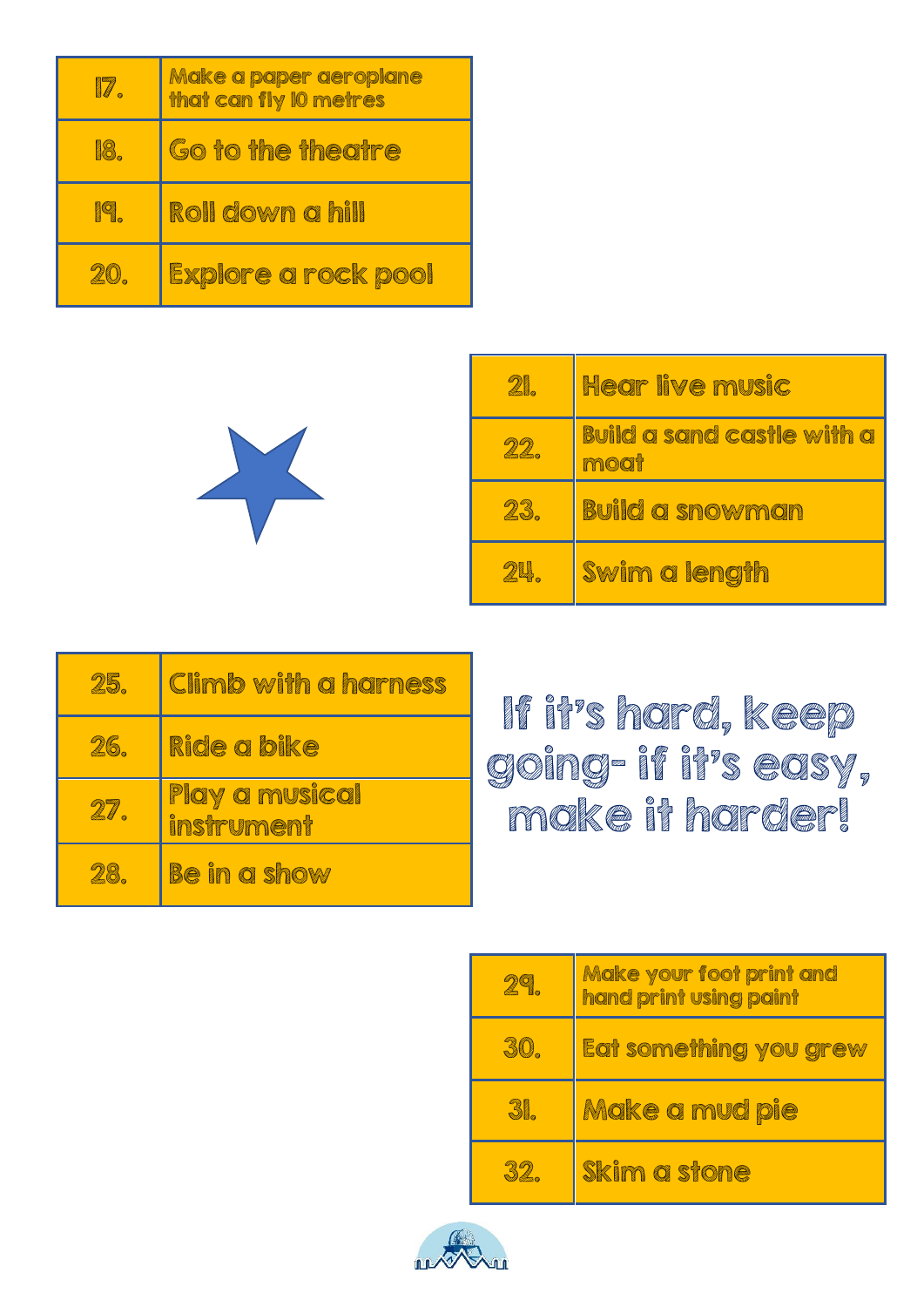| 33.        | Watch the sun rise                         |
|------------|--------------------------------------------|
| <b>SLI</b> | Toast a marshmallow<br>around a camp fire  |
| 35.        | Go on walk at night                        |
| 36.        | Catch a snowflake on<br><b>your lounge</b> |



| 37  | Use a map to plan an<br>expedition                |
|-----|---------------------------------------------------|
| 38. | <b>Check your pulse</b><br>accurately             |
| 39. | <b>Tie three different knots</b>                  |
| 40  | <b>Know the capital cities</b><br>of 20 countries |

| Щ.  | Learn a magic trick        |
|-----|----------------------------|
| 42. | Use chop sticks            |
| 43. | Play in a team             |
| ul, | <b>Finish a board game</b> |



| U5.        | Record your voice                          |
|------------|--------------------------------------------|
| 46.        | <b>Be in charge</b>                        |
| <b>U7.</b> | Make a treasure map                        |
| 48.        | Use a cycle trail at<br><b>Hicks Lodge</b> |

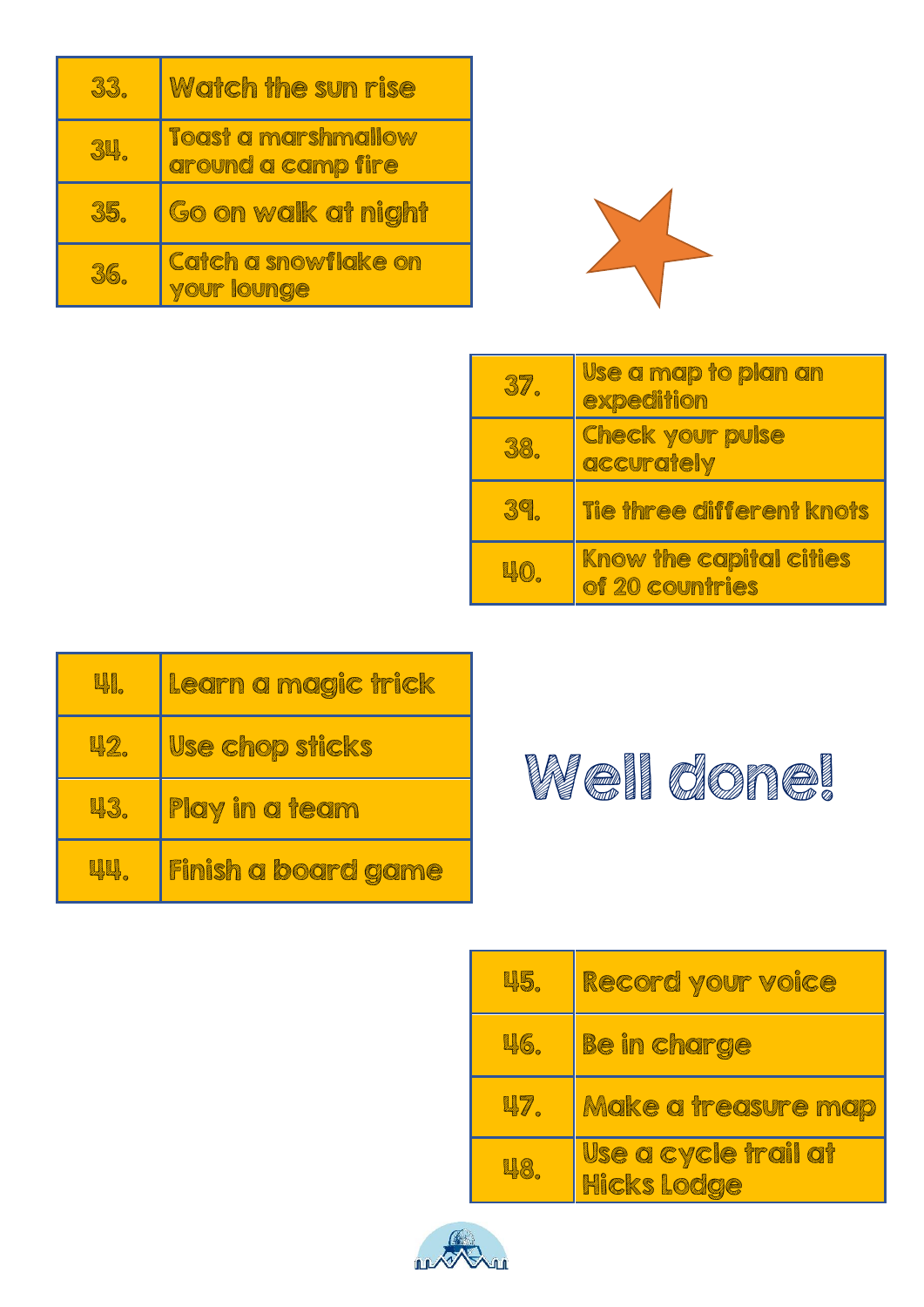| U Q | Make a fresh bed                             |
|-----|----------------------------------------------|
| 50. | Organise a treasure<br>hunt                  |
| 51. | <b>Visit a building older</b><br>than school |
| 52. | <b>Try food from every</b><br>continent      |



| 53. | <b>Bounce on a trampoline</b>                    |
|-----|--------------------------------------------------|
| 54. | Use 8 types of transport                         |
| 55. | Go on a ride at a fair                           |
| 56. | Complete a walk in the<br><b>National Forest</b> |

| 57. | <b>Tell the time</b>        |
|-----|-----------------------------|
| 58. | Take part in a debate       |
| 59. | <b>Visit an art gallery</b> |
| 60. | Give a speech               |

X

| 61. | Make a film                    |
|-----|--------------------------------|
| 62. | Make a card                    |
| 63. | <b>Be able to tell 5 jokes</b> |
| 64. | Enter a race                   |

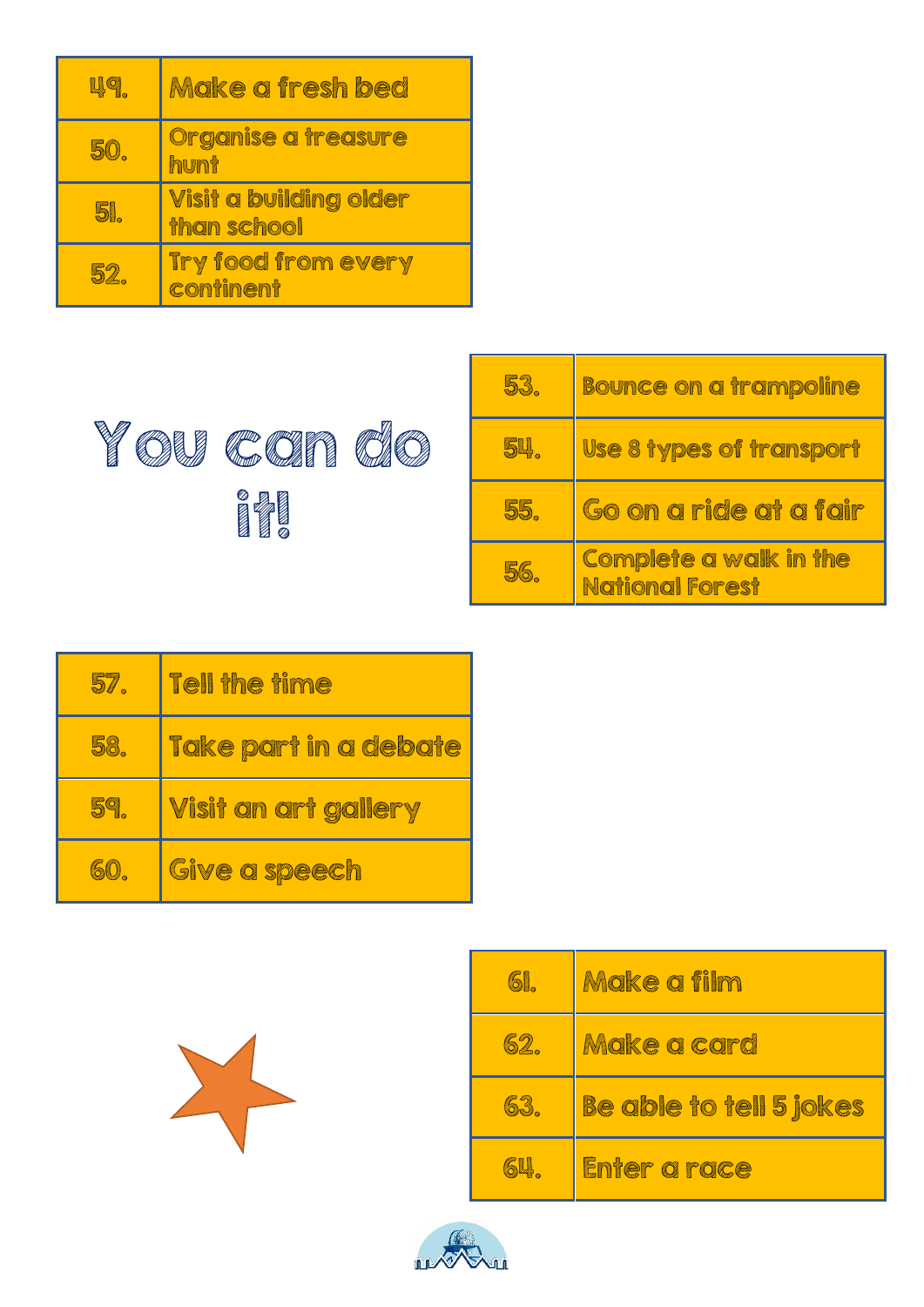| 65. | Go to a museum                                         |
|-----|--------------------------------------------------------|
| 66. | <b>Communicate with somebody</b><br>in another country |
| 67. | Write a thank you<br><b>letter</b>                     |
| 68  | Pick fruit                                             |



| 69. | Make and wear a<br>costume |
|-----|----------------------------|
| 70. | Plan a party               |
|     | <b>Blow bubbles</b>        |
|     | Send an invitation         |

| 73. | <b>Have a snowball fight</b> |
|-----|------------------------------|
| 74. | Receive an award             |
| 75. | Lick a bowl out              |
| 76. | Go to the cinema             |



| BZ    | Get yourself ready for<br>school |
|-------|----------------------------------|
| 78.   | Play hide and seek               |
|       | Use a rope swing                 |
| zae d | Make a present                   |

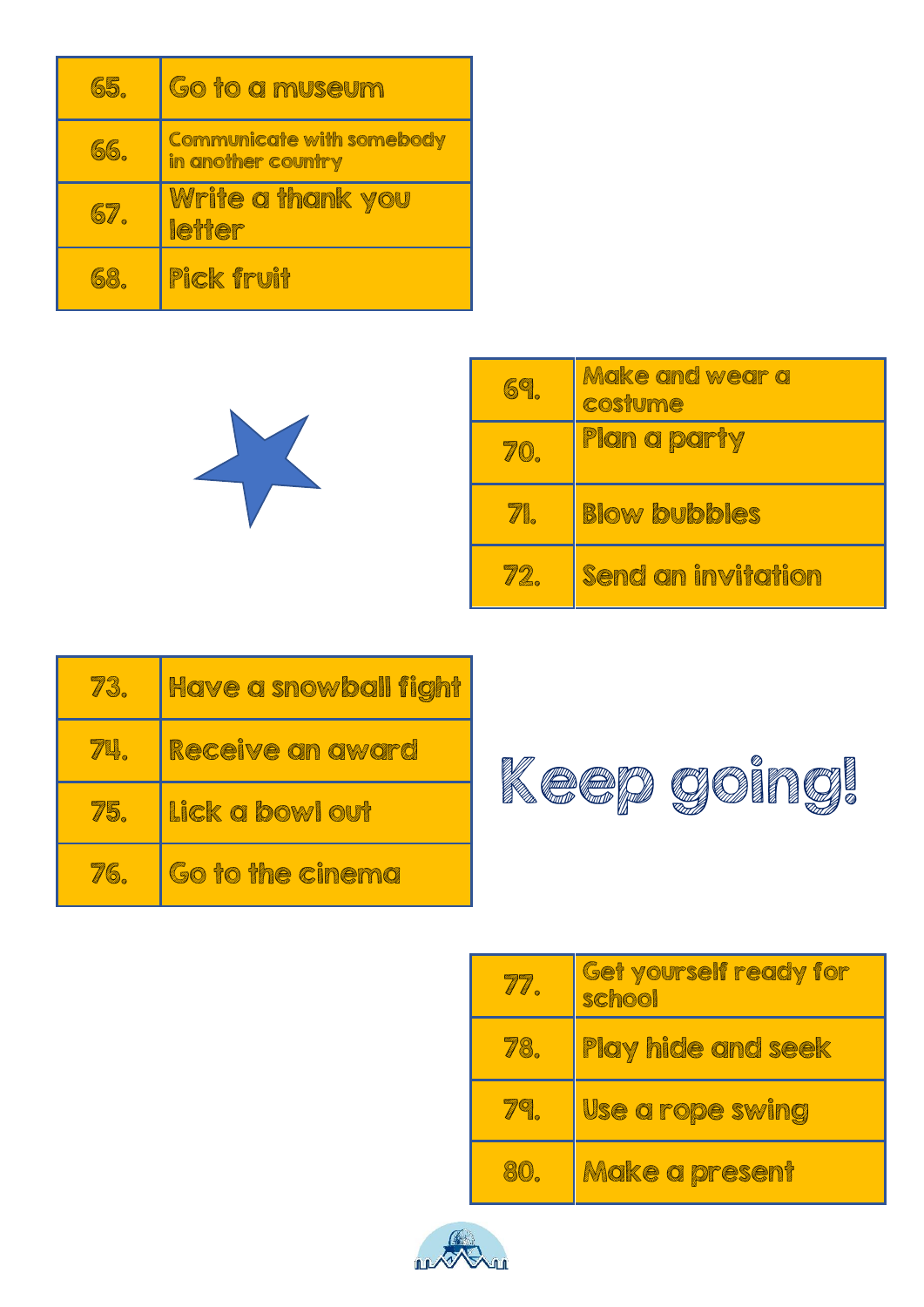| 81.       | Have a dance off                            |
|-----------|---------------------------------------------|
| 82.       | Make and toss a<br>pancake                  |
| 83.       | Wash a car                                  |
| <b>24</b> | <b>Eat fish and chips from</b><br>the paper |



| 85. | <b>Earn some money</b> |
|-----|------------------------|
| 86. | Cook a meal to share   |
| 87. | Make a model           |
| 88. | Look after something   |

| 89. | <b>Tell a story</b>          |
|-----|------------------------------|
| 90  | <b>Join a club</b>           |
|     | Teach someone a new<br>skill |
|     | Send an email                |

X

| 93.         | Make up a game                                      |
|-------------|-----------------------------------------------------|
| $Q_{\rm L}$ | Lay a table and wash the<br>pots                    |
| 95.         | <b>Watch something from</b><br>before you were born |
| 96.         | Play top trumps                                     |

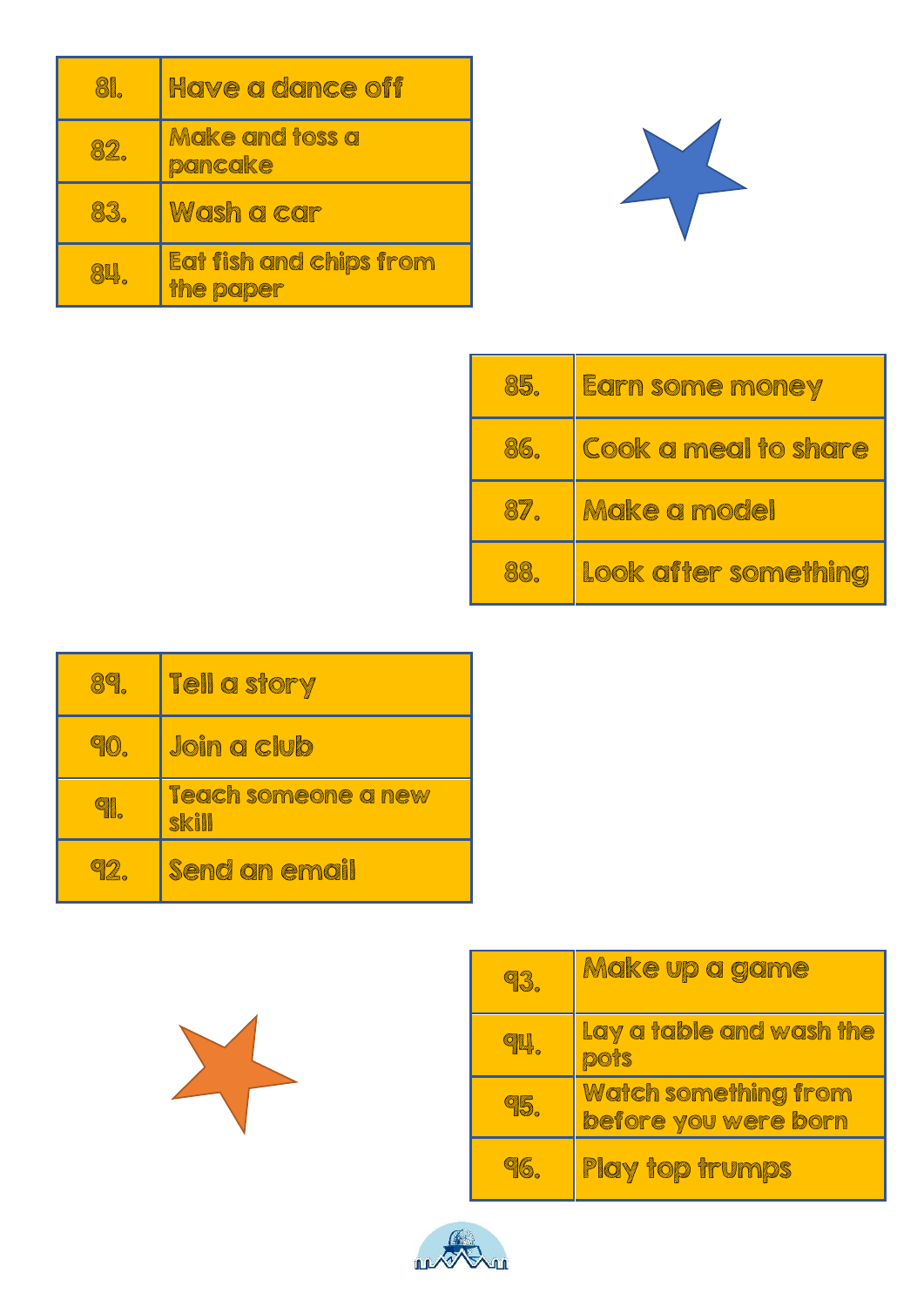| 97                          | Make a balloon model                       |
|-----------------------------|--------------------------------------------|
| ${}^{\circ}$ 8.             | Take a photograph and<br>frame it          |
| $\mathcal{Q}$ $\mathcal{Q}$ | Borrow a book from the<br><b>library</b>   |
|                             | <b>Watch the stars on a</b><br>clear night |